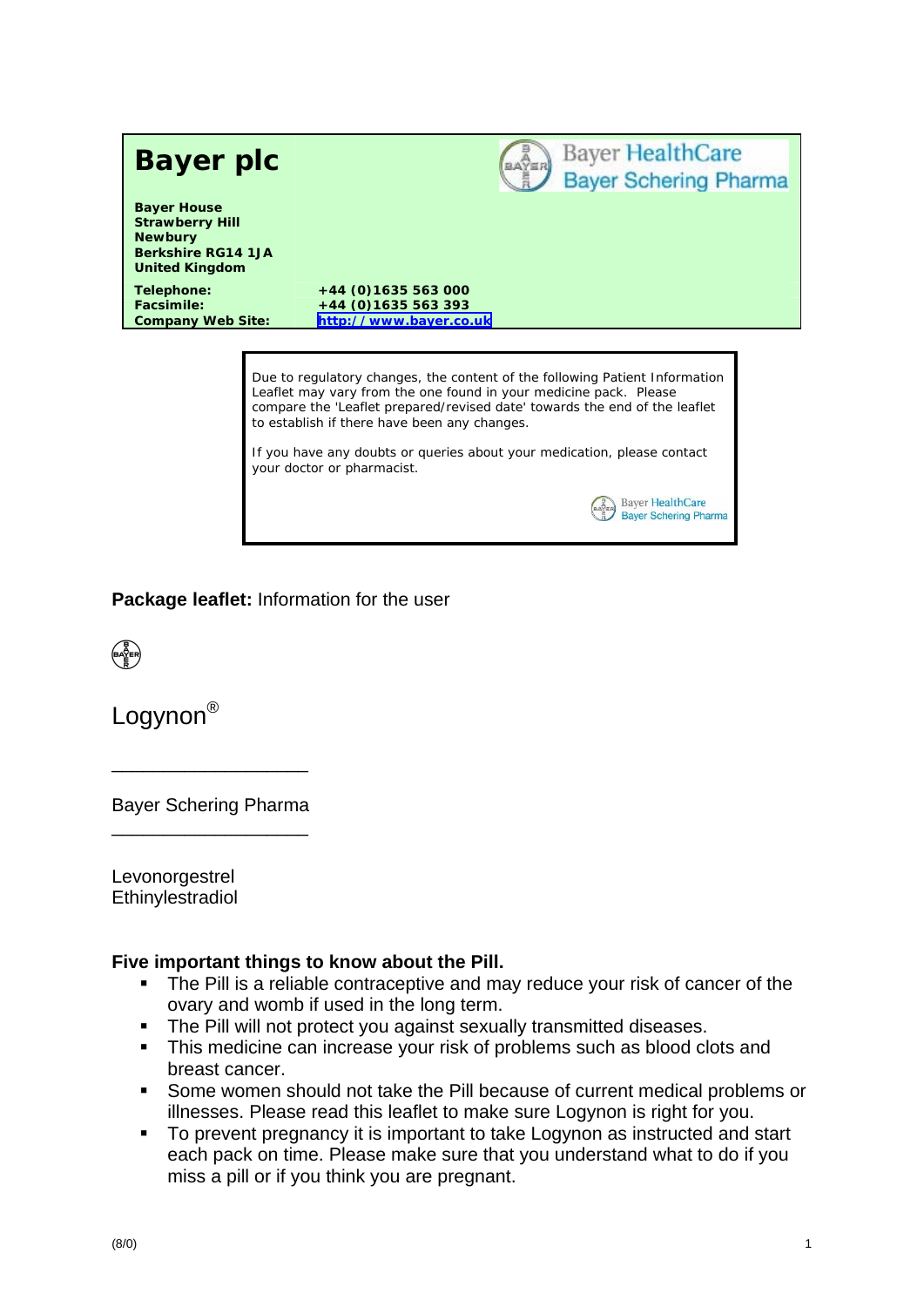### **Read all of this leaflet carefully before you start taking this medicine.**

- Keep this leaflet. You may need to read it again.
- If you have any questions or need more advice, ask your doctor, family planning nurse or pharmacist.
- This medicine has been prescribed for you. Do not pass it on to others. It may harm them.
- **If any of the side effects gets severe**, or if you notice any not listed in this leaflet, please tell your doctor, family planning nurse or pharmacist.

#### **In this leaflet:**

- **1. What Logynon does**
- **2. Make sure Logynon is OK for you**
- **3. Taking Logynon**  3.3 A missed pill
- **4. Possible side effects**
- **5. How to store Logynon**
- **6. What is in Logynon and who makes it**

# **1. What Logynon does**

Logynon is a combined oral contraceptive pill ('the Pill'). **You take it to stop you getting pregnant**.

This contraceptive contains two types of female sex hormones, oestrogen and progestogen. These hormones stop you getting pregnant by working in three ways: by preventing an egg being released from your ovaries; by making the fluid (mucus) in your cervix thicker, which makes it more difficult for sperm to enter the womb; and by preventing the lining of your womb thickening enough for an egg to grow in it.

Logynon is a 21-day pill – you take one each day for 21 days, followed by 7 days when you take no pills.

#### **The benefits of taking the Pill** include:

- **i** it is one of the most reliable reversible methods of contraception if used correctly
- **if doesn't interrupt sex**
- **EXT** it usually makes your periods regular, lighter and less painful
- it may help with pre-menstrual symptoms.

Logynon will not protect you against sexually transmitted infections, such as Chlamydia or HIV. Only condoms can help to do this.

#### **Logynon needs to be taken as directed to prevent pregnancy.**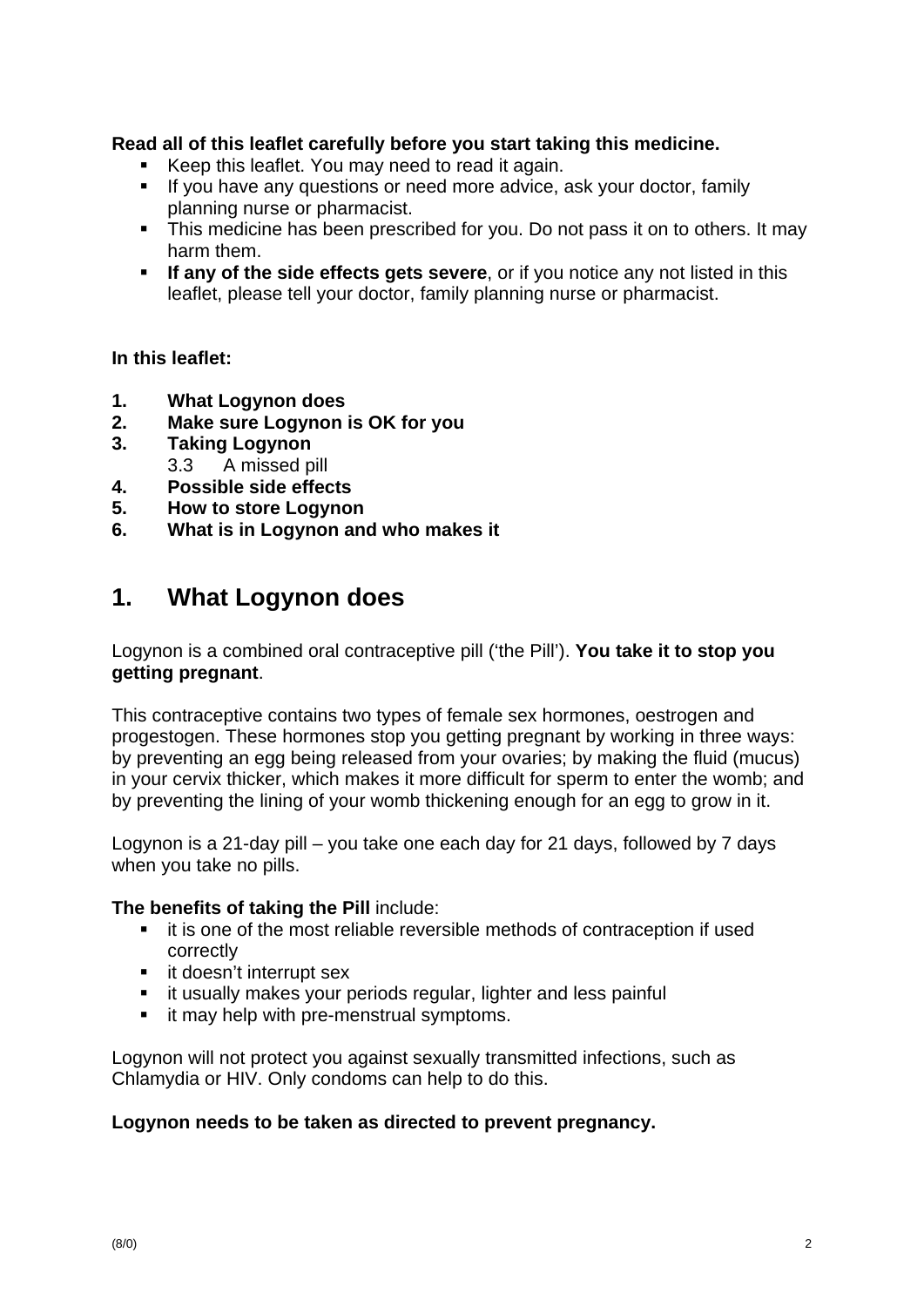# **2. Make sure Logynon is OK for you**

It's important that you understand the benefits and risks of taking the Pill before you start taking it, or when deciding whether to carry on taking it. Although the Pill is suitable for most healthy women it isn't suitable for everyone.

→ **Tell your doctor** if you have any of the illnesses or risk factors mentioned in this leaflet.

## **Before you start taking the Pill**

 Your doctor will ask about you and your family's medical problems and check your blood pressure. You may also need other checks, such as a breast examination.

### **While you're on the Pill**

- You will need **regular check-ups** with your doctor or family planning nurse, usually when you need another prescription of the Pill.
- You should go for **regular cervical smear** tests.
- **Check your breasts** and nipples every month for changes tell your doctor if you can see or feel anything odd, such as lumps or dimpling of the skin.
- **If you need a blood test** tell your doctor that you are taking the Pill, because the Pill can affect the results of some tests.
- **If you're going to have an operation**, make sure your doctor knows about it. You may need to stop taking the Pill about 4–6 weeks before the operation. This is to reduce the risk of a blood clot (see section 2.1). Your doctor will tell you when you can start taking the Pill again.

## **2.1 The Pill and blood clots**

### **The Pill may slightly increase your risk of having a blood clot (**called a *thrombosis***), especially in the first year of taking it.**

A clot in a leg vein – a *deep vein thrombosis* (or DVT) – is not always serious. However, if it moves up the veins and blocks an artery in the lungs, it can cause chest pain, breathlessness, collapse or even death. This is called a *pulmonary embolism* and is very rare.

### **Your chances of having a blood clot are only increased slightly by taking the Pill.**

- Of 100,000 women who are **not on the Pill** and not pregnant, about **5** will have a blood clot in a year.
- Of 100,000 women **taking a Pill** such as Logynon, about **15** will have a blood clot in a year.
- Of 100,000 women who are **pregnant**, around **60** will have a blood clot in a year.

Very rarely, blood clots can form in the blood vessels of the heart (causing a **heart attack**) or the brain (causing a **stroke**). In healthy young women the chance of having a heart attack or stroke is extremely small.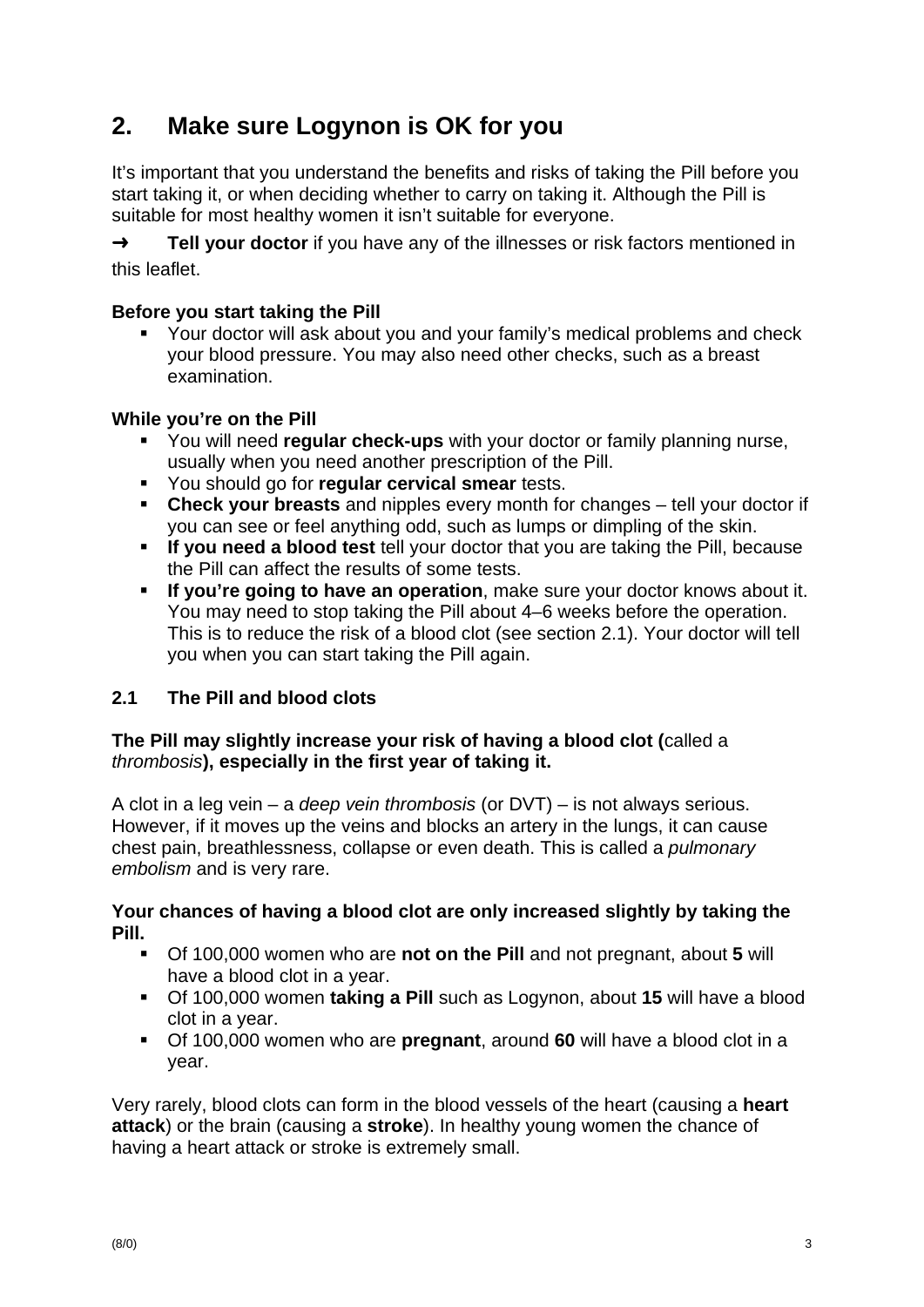## **You are more at risk of having a blood clot:**

- as you get **older**
- **if you smoke**
- if you or any of your close family have had **blood clots**
- if you are seriously **overweight**
- if you have a **disorder of blood fat** (*lipid*) **metabolism**, or other **very rare blood disorders** that may increase your risk of thrombosis
- if you have **high blood pressure**
- if you have a **heart valve disorder** or an **irregular heartbeat** (*atrial fibrillation*)
- **i** if you have **recently had a baby**
- if you have **diabetes mellitus**
- if you have certain rare medical conditions such as **systemic lupus erythematosus, Crohn's disease** or **ulcerative colitis**
- if you have **haemolytic uraemic syndrome** (HUS a disorder where blood clots cause the kidneys to fail)
- if you have **sickle cell disease**
- if you have had a **subarachnoid haemorrhage** (bleeding from the blood vessels of the brain)
- **i** if you're off your feet for a long time because of major surgery, injury or illness.

➜ **Tell your doctor if any of these apply to you**. Taking the pill may add to this risk so Logynon may not be suitable for you.

## **Signs of a blood clot include:**

- a **migraine** for the first time, a migraine that is worse than normal or unusually frequent or severe **headaches**
- any sudden **changes to your eyesight** (such as loss of vision or blurred vision)
- any sudden **changes to your hearing, speech, sense of smell, taste or touch**
- **pain or swelling in your leg**
- **stabbing pain when you breathe**
- **coughing** for no apparent reason
- **pain and tightness in the chest**
- sudden **weakness** or **numbness** in one side or part of your body
- **dizziness** or **fainting.**

## ➜ **See a doctor as soon as possible. Do not take any more Logynon** until

your doctor says you can. Use another method of contraception, such as condoms, in the meantime.

## **2.2 The Pill and cancer**

The Pill reduces your risk of cancer of the ovary and womb if used in the long term. However, it also seems to slightly increase your risk of **cancer of the cervix** –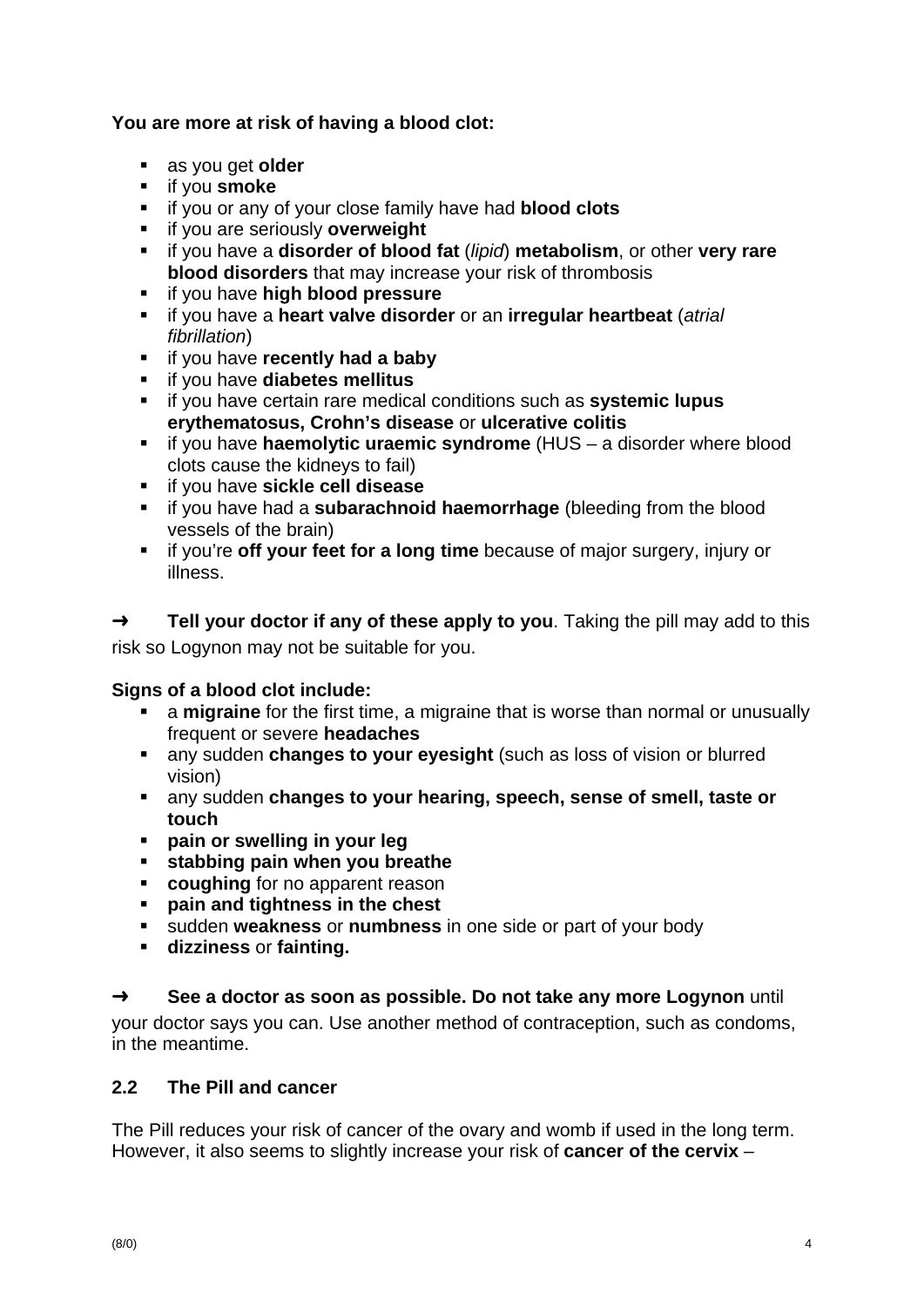although this may be due to having sex without a condom, rather than the Pill. All women should have regular **smear tests**.

If you have **breast cancer,** or have had it in the past, you should not take the Pill. The Pill slightly increases your risk of breast cancer. This risk goes up the longer you're on the Pill, but returns to normal within about 10 years of stopping it. Because breast cancer is rare in women under the age of 40, the extra cases of breast cancer in current and recent Pill users is small. For example:

- Of 10,000 women who have **never taken the Pill**, about **16** will have breast cancer by the time they are 35 years old.
- Of 10,000 women who **take the Pill for 5 years in their early twenties**, about **17–18** will have breast cancer by the time they are 35 years old.
- Of 10,000 women who have **never taken the Pill**, about **100** will have breast cancer by the time they are 45 years old.
- Of 10,000 women who **take the Pill for 5 years in their early thirties**, about **110** will have breast cancer by the time they are 45 years old.

## **Your risk of breast cancer is higher:**

- **i** if you have a close relative (mother, sister or grandmother) who has had breast cancer
- **if you are seriously overweight.**

## ➜ **See a doctor as soon as possible if you notice any changes in your**

**breasts**, such as dimpling of the skin, changes in the nipple or any lumps you can see or feel.

Taking the Pill has also been linked to liver diseases, such as jaundice and noncancer liver tumours, but this is rare. Very rarely, the Pill has also been linked with some forms of liver cancer in women who have taken it for a long time.

➜ **See a doctor as soon as possible if you get severe pain in your stomach, or yellow skin or eyes** (*jaundice*). You may need to stop taking Logynon.

## **2.3 Logynon should not be taken by some women**

➜ **Tell your doctor or family planning nurse** if you have any medical problems or illnesses.

**Do not take Logynon if any of the following apply to you**. Taking Logynon would put your health at risk.

- **If you are pregnant** or might be pregnant
- If you have cancer affected by sex hormones such as some **cancers of the breast or womb lining** or have ever had either of these conditions
- **If you have vaginal bleeding** that has not been explained by your doctor
- If you or anyone in your close family has ever had a problem with their blood circulation. This includes a **blood clot** (*thrombosis*) in the legs (*deep vein thrombosis*), lungs (*pulmonary embolism*), heart (**heart attack**), brain (**stroke**) or any other parts of the body
- **If you have any condition which makes you more at risk of a blood clot** (*thrombosis* – see section 2.1, *The Pill and blood clots*)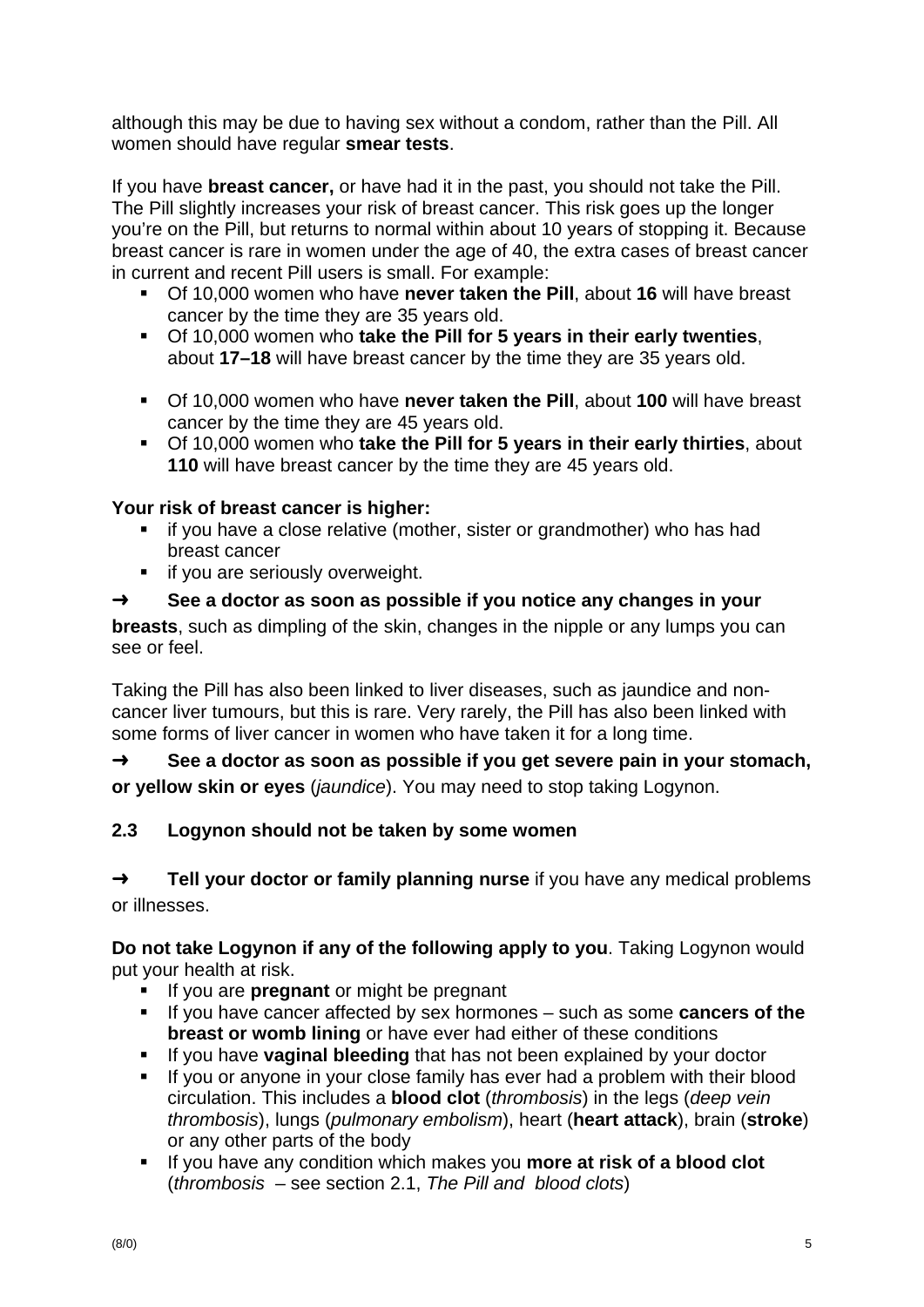- If you have **abnormal red blood cells** (*sickle-cell anaemia*)
- If you have **disorders of blood fat** (*lipid*) **metabolism**
- If you have ever had a **severe liver disease**
- If you have certain types of **jaundice** (*Dubin-Johnson* or *Rotor syndromes*)
- If you have ever had **liver tumours**
- If you have **severe diabetes affecting your blood vessels**
- If you have ever had a **blister-like rash** called *herpes gestationis*
- If you have had any of the following **problems while pregnant:**
	- o **worsening of a hearing problem** called *otosclerosis* 
		- o **persistent itching**
- If you are **allergic** (*hypersensitive*) to any of the ingredients in Logynon.

➜ **If you suffer from any of these,** or get them for the first time while taking Logynon, contact your doctor as soon as possible. Do not take Logynon.

### **2.4 Logynon can make some illnesses worse**

Some of the conditions listed below can be made worse by taking the Pill. Or they may mean it is less suitable for you. You may still be able to take Logynon but you need to take special care and have check-ups more often.

- If you have or your close family have ever had problems with your heart, circulation or blood clotting, such as **high blood pressure** or **sickle cell disease**
- **If you have varicose veins**
- If you have had **epilepsy** or **migraines**
- **If you have asthma**
- If you have had **severe depression**
- If you are **overweight** (*obese*)
- If you have any **gynaecological problems**, such as **fibroids**
- If you have **inflamed veins** (*phlebitis*)
- **If you have an inherited form of deafness known as otosclerosis**
- If you have the disease of the nervous system called **multiple sclerosis**
- If you have the inherited disease called **porphyria**
- If you have **calcium deficiency with cramps** (*tetany*)
- If you have the movement disorder called **Sydenham's chorea**
- If you have ever had **breast problems**
- If you have **diabetes**
- If you have **an intolerance to contact lenses**
- If you have **systemic lupus erythematosus**
- If you have ever had **kidney** or **liver problems**, or have had **gall stones** in the past
- If you have **brown patches on your face or body** (*chloasma*)
- If you have **any disease that is prone to worsen during pregnancy**
- **If anyone in your family has had breast cancer.**

## ➜ **Tell your doctor or family planning nurse if any of these apply to you.**

Also tell them if you get any of these for the first time while taking the Pill, or if any get worse or come back, because you may need to stop taking Logynon.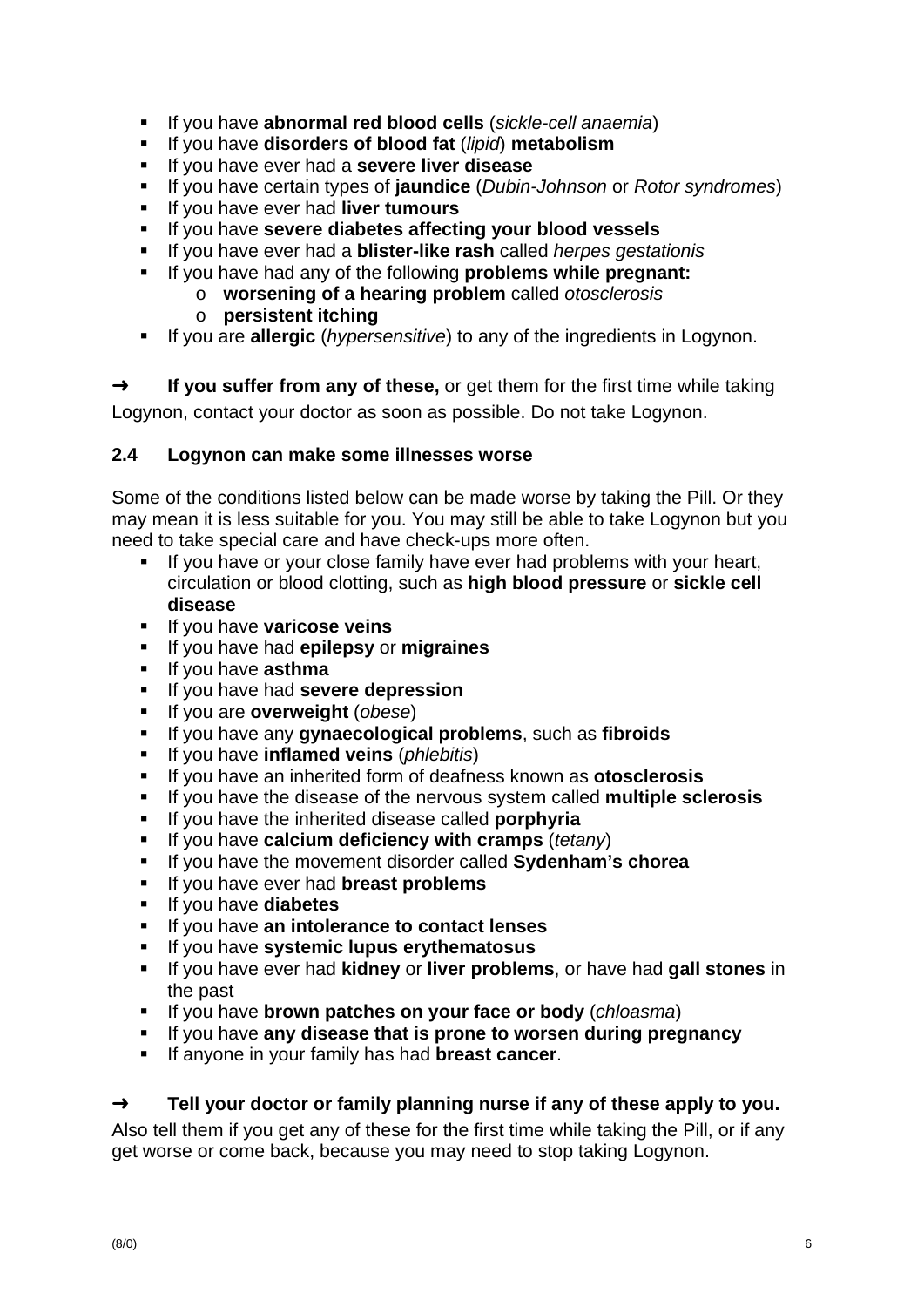## **2.5 Taking other medicines**

If you ever need to take another medicine at the same time as being on the Pill, always tell your doctor, pharmacist or dentist that you're taking Logynon. Also check the leaflets that come with all your medicines to see if they can be taken with hormonal contraceptives.

Some medicines can stop Logynon from working properly – for example:

- **some medicines used to treat epilepsy**
- **griseofulvin** (an anti-fungal medicine)
- **phenylbutazone** (an anti-inflammatory medicine)
- **certain antibiotics**
- **certain sedatives** (called *barbiturates*)
- **St. John's Wort** (a herbal remedy).

If you do need to take one of these medicines, Logynon may not be suitable for you or you may need to use extra contraception for a while. Your doctor, pharmacist or dentist can tell you if this is necessary and for how long.

**Logynon can also affect how well other medicines work.** For example, if you have diabetes, you may need to take more insulin or other anti-diabetic drugs while you take Logynon. Your doctor will tell you if this is necessary.

## **2.6 Taking Logynon with food and drink**

There are no special instructions about food and drink while on Logynon.

### **2.7 Pregnancy and breast-feeding**

**Do not use Logynon** if you are pregnant. If you think you might be pregnant, do a pregnancy test to confirm that you are before you stop taking Logynon.

**If you are breast-feeding,** your doctor or family planning nurse may advise you not to take Logynon. They will be able to suggest alternative contraception**.** Breastfeeding will not stop you getting pregnant.

## **2.8 Driving and using machines**

Logynon has no known effect on the ability to drive or use machines.

### **2.9 Logynon contains lactose**

If you have been told by your doctor that you have intolerance to some sugars, contact your doctor before using Logynon.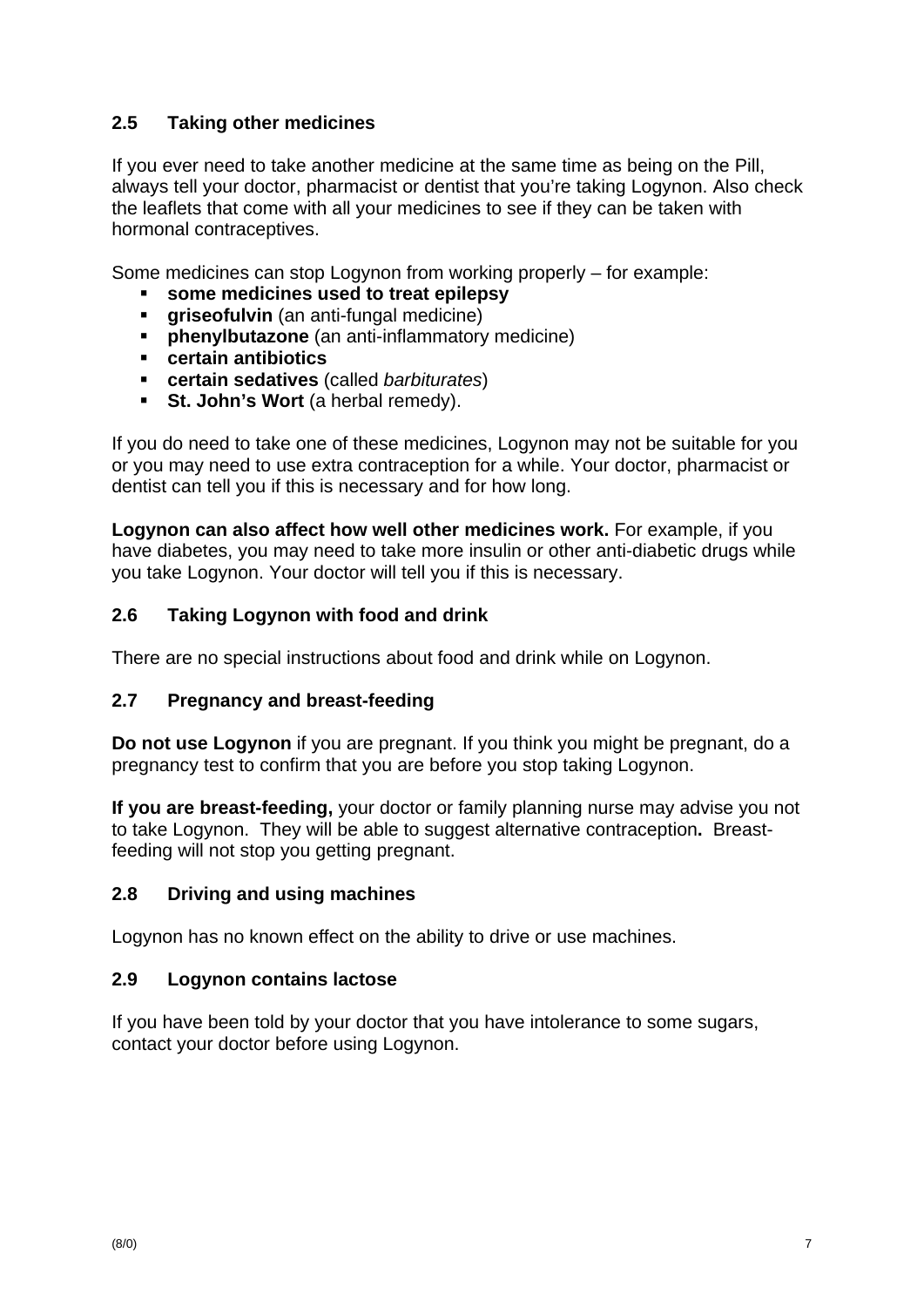# **3. Taking Logynon**

## **3.1 How to take it**

To prevent pregnancy, always take Logynon as described below. Check with your doctor or family planning nurse if you are not sure.

## **Take Logynon every day for 21 days**

Logynon comes in strips of 21 pills (6 light brown, 5 white and 10 ochre-coloured tablets), each marked with a day of the week.

- Take your pill at the same time every day.
- Start by taking pill number 1 and mark that day of the week under the heading "I took my first pill on" by piercing the small unnumbered foil disc. This will remind you on which day you started taking the course of pills.
- Follow the direction of the arrows on the strip. Take one pill each day, until you have finished all 21 pills.
- Swallow each pill whole, with water if necessary. Do not chew the pill.

### **Then have seven pill-free days**

After you have taken all 21 pills in the strip, you have seven days when you take no pills. So, if you take the last pill of one pack on a Friday, you will take the first pill of your next pack on the Saturday of the following week.

Within a few days of taking the last pill from the strip, you should have a withdrawal bleed like a period. This bleed may not have finished when it is time to start your next strip of pills.

You don't need to use extra contraception during these seven pill-free days – as long as you have taken your pills correctly and start the next strip of pills on time.

### **Then start your next strip**

Start taking your next strip of Logynon after the seven pill-free days – even if you are still bleeding. Always start the new strip on time.

As long as you take Logynon correctly, you will always start each new strip on the same day of the week.

## **3.2 Starting Logynon**

### **As a new user or starting the Pill again after a break**

It is best to take your first Logynon pill on the first day of your next period. By starting in this way, you will have contraceptive protection with your first pill.

## **Changing to Logynon from another contraceptive Pill**

 **If you are currently taking a 21-day Pill:** start Logynon the next day after the end of the previous strip. You will have contraceptive protection with your first pill. You will not have a bleed until after your first strip of Logynon.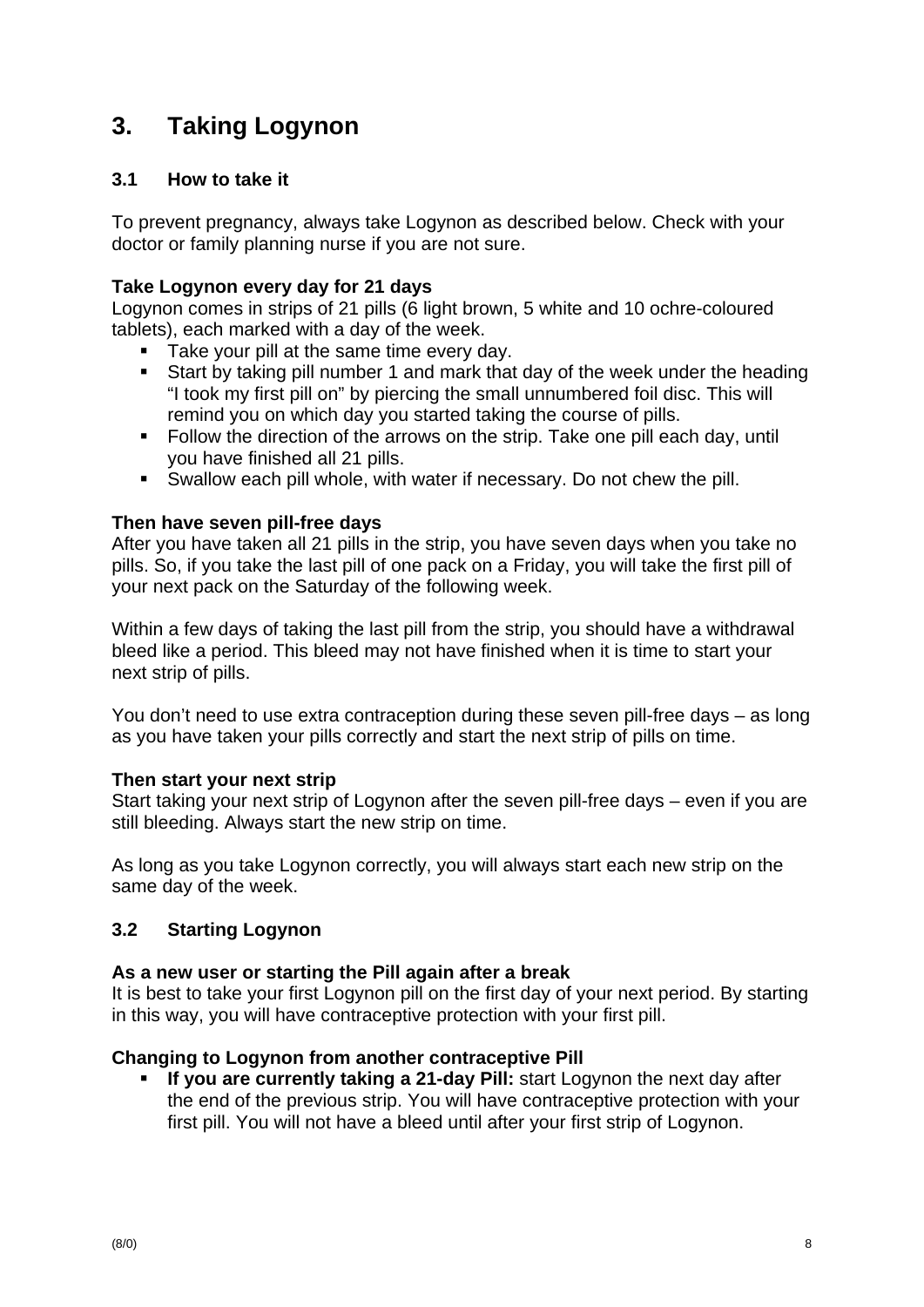- **If you are taking a 28-day Pill:** start taking Logynon the day after your last active pill. You will have contraceptive protection with your first pill. You will not have a bleed until after your first strip of Logynon.
- **Or, if you are taking a progestogen-only Pill** (POP or 'mini Pill')**:** start Logynon on the first day of bleeding, even if you have already taken the progestogen-only Pill for that day. You will have contraceptive cover straight away.

#### **Starting Logynon after a miscarriage or abortion**

If you have had a miscarriage or an abortion **during the first three months** of pregnancy, your doctor may tell you to start taking Logynon straight away. This means that you will have contraceptive protection with your first pill.

If you have had a miscarriage or an abortion **after the third month** of pregnancy, ask your doctor for advice. You may need to use extra contraception, such as condoms, for a short time.

#### **Contraception after having a baby**

If you have just had a baby, your doctor may advise you to start taking Logynon 21 days after delivery provided that you are fully mobile. You do not have to wait for a period. You will need to use another method of contraception, such as a condom, until you start Logynon and for the first 7 days of pill taking.

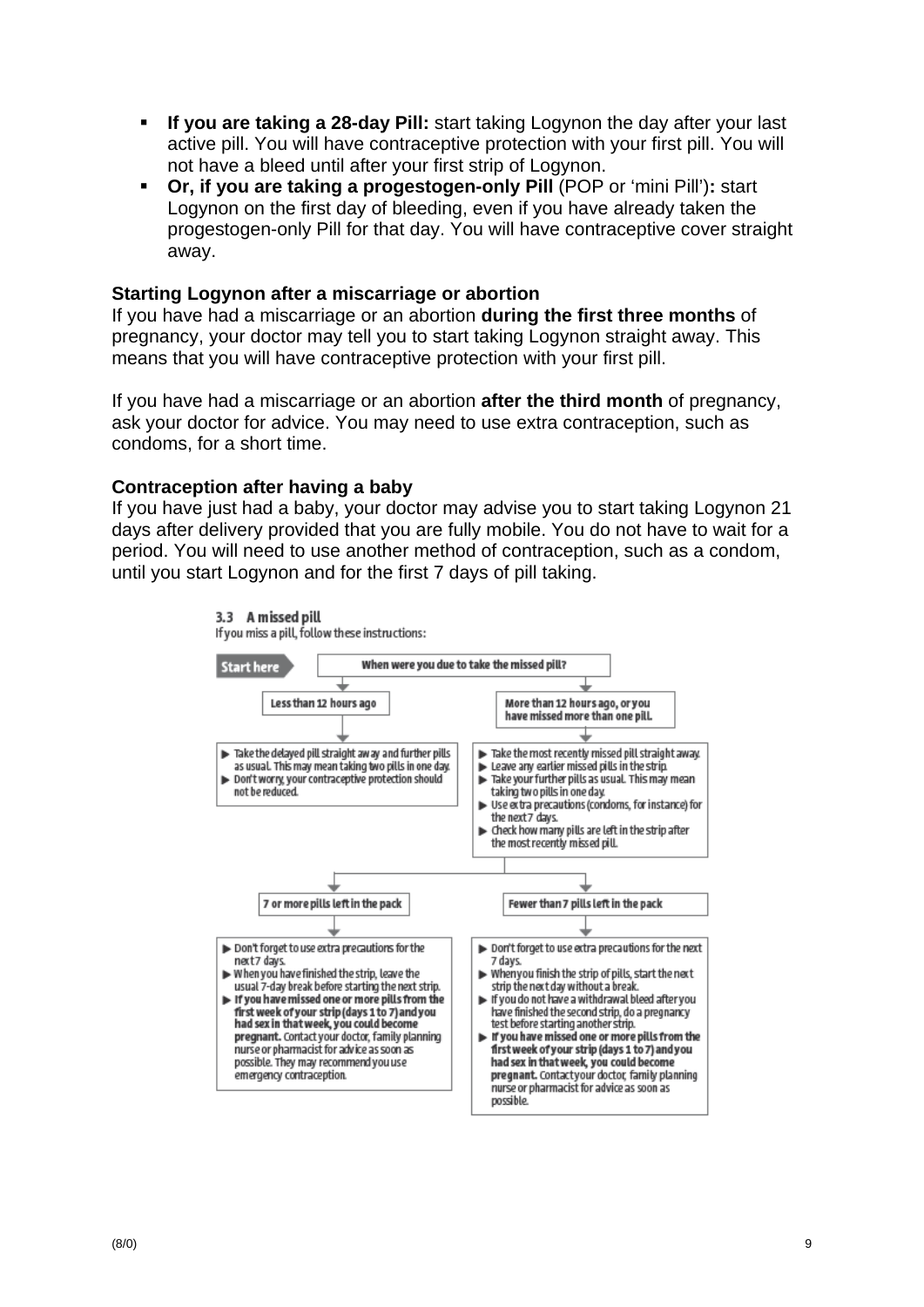**If you have missed any of the pills in a strip, and you do not bleed in the first pill-free break, you may be pregnant. Contact your doctor or family planning clinic, or do a pregnancy test yourself.** 

If you start a new strip of pills late, or make your 'week off' longer than seven days, you may not be protected from pregnancy. If you had sex in the last seven days, ask your doctor, family planning nurse or pharmacist for advice. You may need to consider emergency contraception. You should also use extra contraception, such as a condom, for seven days.

## **3.4 A lost pill**

If you lose a pill,

**Either** take the last pill of the strip in place of the lost pill. Then take all the other pills on their proper days. Your cycle will be one day shorter than normal, but your contraceptive protection won't be affected. After your seven pill-free days you will have a new starting day, one day earlier than before.

**Or** if you do not want to change the starting day of your cycle, take a pill from a spare strip if you have one. Then take all the other pills from your current strip as usual. You can then keep the opened spare strip in case you lose any more pills.

## **3.5 If you are sick or have diarrhoea**

If you are sick (*vomit*) or have very bad diarrhoea, your body may not get its usual dose of hormones from that pill. If you are **better within 12 hours of taking Logynon**, follow the instructions in section 3.4 *A lost pill*, and take another pill. If you are still sick or have diarrhoea **more than 12 hours after taking Logynon,** see section 3.3, *A missed pill*.

➜ **Talk to your doctor if your stomach upset carries on or gets worse**. He or she may recommend another form of contraception.

## **3.6 Missed a period – could you be pregnant?**

Occasionally, you may miss a withdrawal bleed. This could mean that you are pregnant, but that is very unlikely if you have taken your pills correctly. Start your next strip at the normal time. If you think that you might have put yourself at risk of pregnancy (for example, by missing pills or taking other medicines), or if you miss a second bleed, you should do a pregnancy test. You can buy these from the chemist or get a free test at your family planning clinic or doctors surgery. If you are pregnant, stop taking Logynon and see your doctor.

## **3.7 Taking more than one pill should not cause harm**

It is unlikely that taking more than one pill will do you any harm, but you may feel sick, vomit or have some vaginal bleeding. Talk to your doctor if you have any of these symptoms.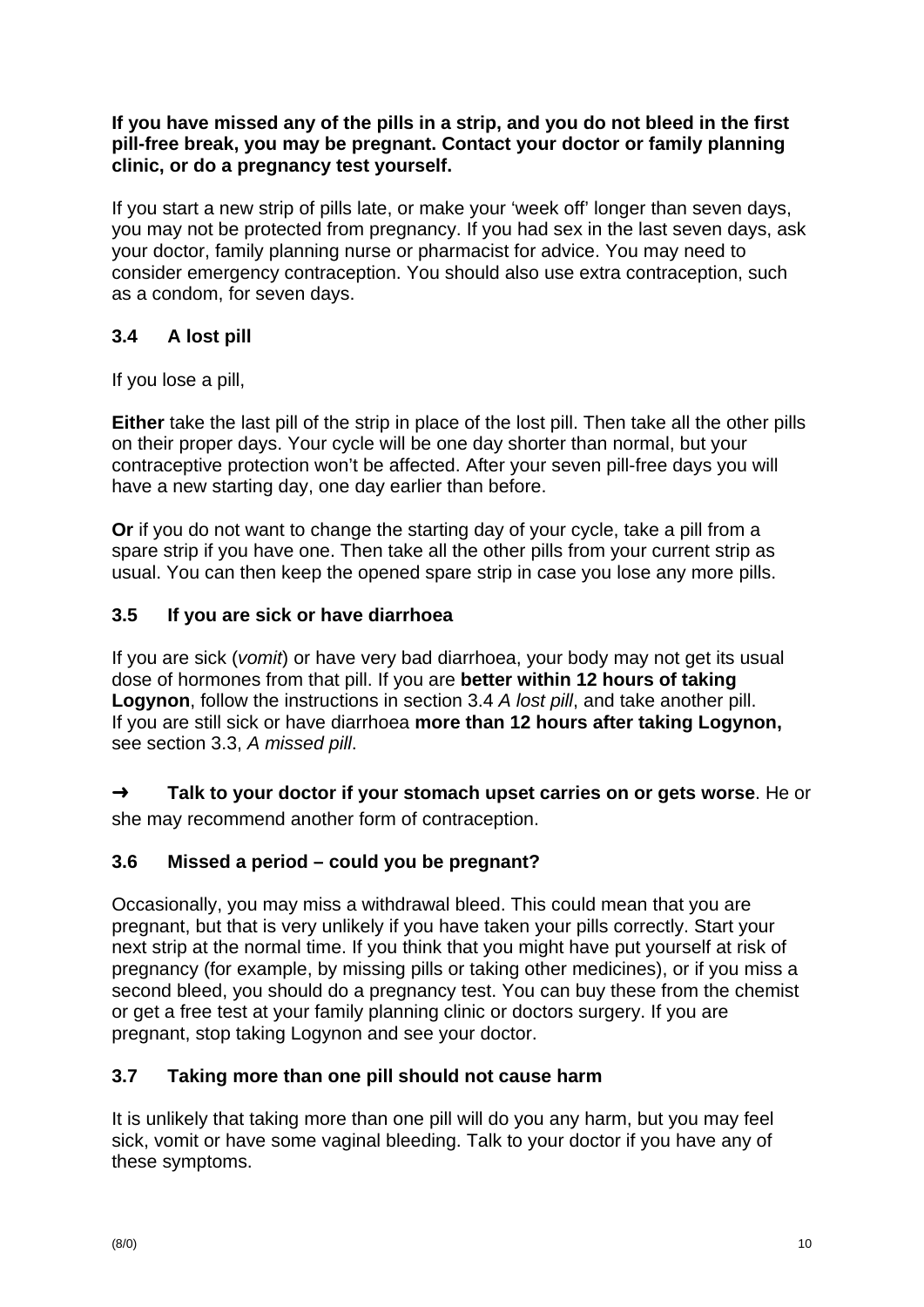## **3.8 When you want to get pregnant**

If you are planning a baby, it's best to use another method of contraception after stopping Logynon until you have had a proper period. Your doctor or midwife relies on the date of your last natural period to tell you when your baby is due. However, it will not cause you or the baby any harm if you get pregnant straight away.

# **4. Possible side effects**

Like all medicines, Logynon can cause side effects, although not everybody gets them.

➜ **Tell your doctor, pharmacist or family planning nurse** if you are worried about any side effects which you think may be due to Logynon.

## **4.1 Serious side effects – see a doctor straight away**

### **Signs of a blood clot:**

- a **migraine** for the first time, a migraine that is worse than normal, or unusually frequent or severe **headaches**
- any sudden **changes to your eyesight** (such as loss of vision or blurred vision)
- any sudden **changes to your hearing, speech, sense of smell, taste or touch**
- **pain or swelling in your leg**
- **stabbing pain when you breathe**
- **coughing** for no apparent reason
- **pain and tightness in the chest**
- sudden **weakness** or **numbness** in one side or part of your body
- **dizziness** or **fainting.**

### **Signs of a severe allergic reaction to Logynon:**

**swelling** of the **face, lips, mouth, tongue or throat**.

### **Signs of breast cancer include:**

- **dimpling** of the skin
- **changes in the nipple**
- **any lumps** you can see or feel.

### **Signs of cancer of the cervix include:**

- **vaginal discharge** that smells and/or contains blood
- unusual **vaginal bleeding**
- **pelvic pain**
- **painful sex**.

### **Signs of severe liver problems include:**

- severe **pain in your upper abdomen**
- **yellow skin or eyes** (*jaundice*)
- **inflammation of the liver** (*hepatitis*)
- your whole body starts **itching**.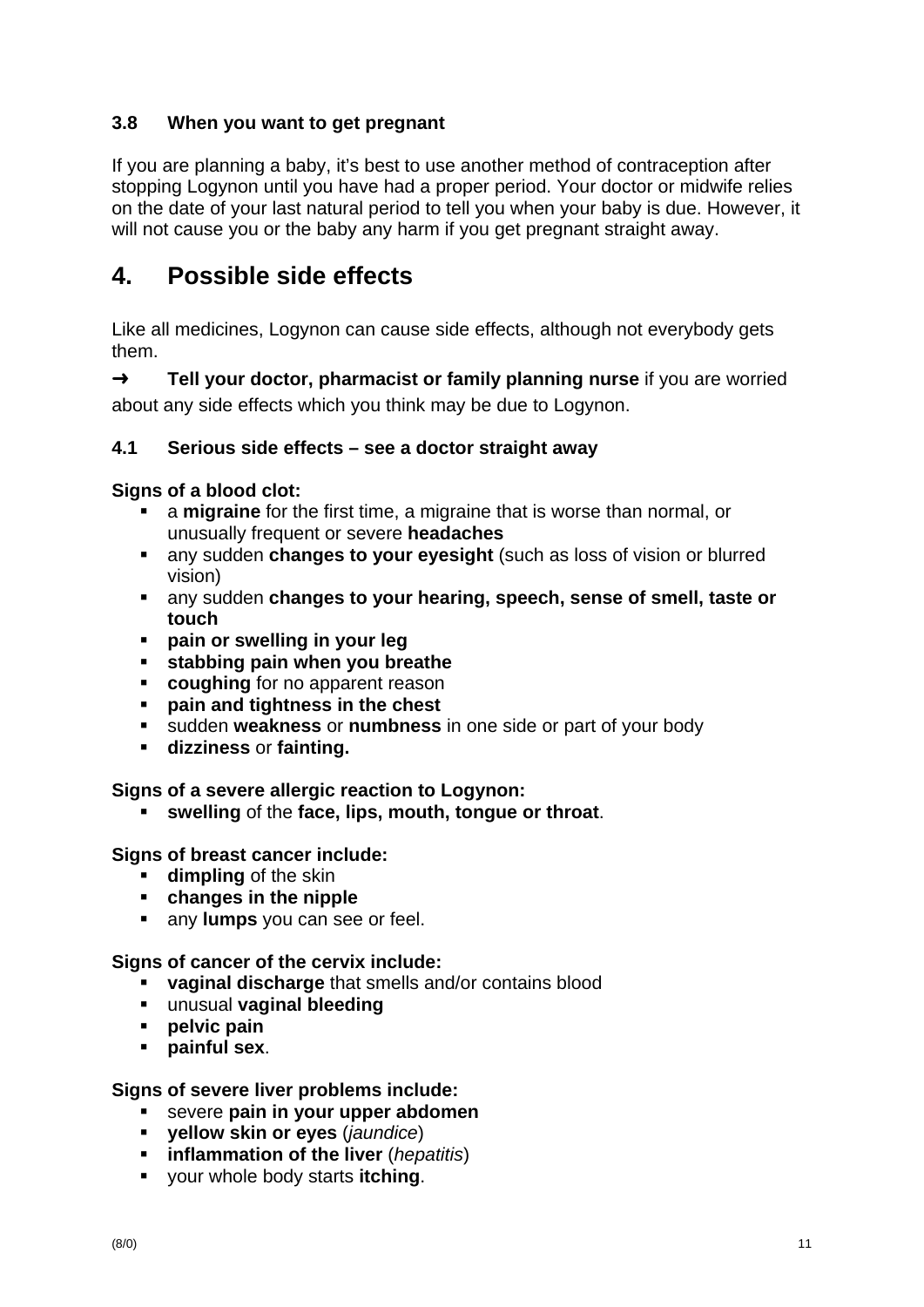➜ **If you think you may have any of these, see a doctor straight away**. You may need to stop taking Logynon.

## **4.2 Less serious side effects**

- **bleeding and spotting between your periods** can sometimes occur for the first few months but this usually stops once your body has adjusted to Logynon. If it continues, becomes heavy or starts again, contact your doctor
- **headaches**
- **feeling sick, being sick** and **stomach upsets**
- **sore breasts**
- **depressive moods, loss of interest in sex**
- **putting on weight** or **losing weight**
- **chloasma** (yellow brown patches on the skin). This may happen even if you have been using Logynon for a number of months. Chloasma may be reduced by avoiding too much sunlight
- **poor tolerance of contact lenses.**

➜ **Tell your doctor, pharmacist or family planning nurse** if you are worried about any side effects which you think may be due to Logynon. Also tell them if any existing conditions get worse while you are taking Logynon.

## **4.3 Bleeding between periods should not last long**

A few women have a little unexpected bleeding or spotting while they are taking Logynon, especially during the first few months. Normally, this bleeding is nothing to worry about and will stop after a day or two. Keep taking Logynon as usual. The problem should disappear after the first few strips.

You may also have unexpected bleeding if you are not taking your pills regularly, so try to take your pill at the same time every day. Also, unexpected bleeding can sometimes be caused by other medicines.

→ **Make an appointment to see your doctor** if you get breakthrough bleeding or spotting that:

- carries on for more than the first few months
- **starts after you've been taking Logynon for a while**
- carries on even after you've stopped taking Logynon.

# **5. How to store Logynon**

Keep all medicines out of the reach and sight of children.

Do not use Logynon after the expiry date shown on the strip.

Do not throw away any medicines down a drain or into a bin. Ask your pharmacist what to do with any medicines you do not want. This will help to protect the environment.